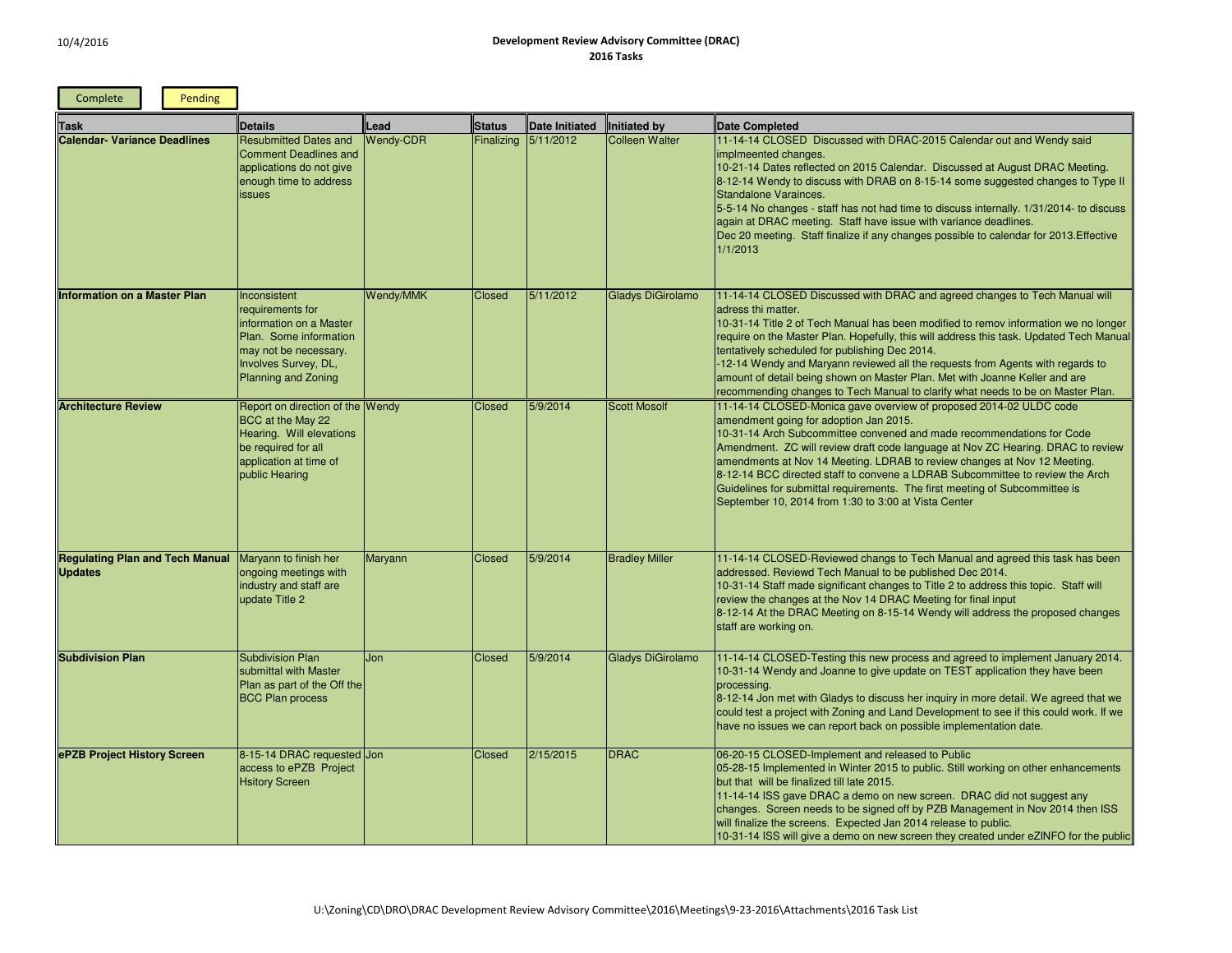| Complete<br>Pending                                                                    |                                                                                         |                                      |               |                       |                          |                                                                                                                                                                                                                                                                                                                                                                                                                                                                                                                                                                                                                                                                                                                                                                                                                                                                                                                                                                                                                                                      |
|----------------------------------------------------------------------------------------|-----------------------------------------------------------------------------------------|--------------------------------------|---------------|-----------------------|--------------------------|------------------------------------------------------------------------------------------------------------------------------------------------------------------------------------------------------------------------------------------------------------------------------------------------------------------------------------------------------------------------------------------------------------------------------------------------------------------------------------------------------------------------------------------------------------------------------------------------------------------------------------------------------------------------------------------------------------------------------------------------------------------------------------------------------------------------------------------------------------------------------------------------------------------------------------------------------------------------------------------------------------------------------------------------------|
| Task                                                                                   | <b>Details</b>                                                                          | Lead                                 | <b>Status</b> | <b>Date Initiated</b> | <b>Initiated by</b>      | <b>Date Completed</b>                                                                                                                                                                                                                                                                                                                                                                                                                                                                                                                                                                                                                                                                                                                                                                                                                                                                                                                                                                                                                                |
| <b>Subdivsion Plan submitted with</b><br>final Sudivision Plan for non-<br>residential | 11-14-14 Request to<br>process Plat and Final<br><b>Subdivision Plan</b><br>concurrent. | Joanne K and Jon<br><b>MacGillis</b> | Closed        | Processing            | <b>Jeff B</b>            | 11-12-2015- CLOSED- This allows an Applicant to submit the subdivision plans at<br>same time as off the board Master Plan, but follows the regular DRO time schedule.<br>8-13-15 Project was on DRO 8-12-15. Subdivision and plat was approved at meeting.<br>Amending PPM 41 to reflect changes to the type 3 concurrent review process.<br>5-29-15 DRAC Meeting-discussed that GL Homes has application in process to truth<br>the residential subdivision plan to the plat. Hopefully, this process will work and if no<br>issues we can establish a date to implement fully in Summer 2015.<br>04-15-15 Agents and Staff have 3 projects we are processing to do finall testing of new<br>process for residental projects. Also, Maryann send modifed Policy and Procedural                                                                                                                                                                                                                                                                      |
| Relocation of Bldg sq. ft. and<br>Increase in Bldg sq. ft.                             | 4-15-15 Special DRAC<br><b>Meeting</b>                                                  | Alan, Bill, Wendy,<br>MMK, Jon       | Closed        | 1/28/2016             | <b>DRAC</b>              | 02-01-16 2015-02 BCC adopted amendment to increase building by 50% provided<br>complies with all other DRO thresholds.<br>11-12-2015- Pending code amendment review.<br>8-11-15 2015-02 Round-incorporating changes to ULDC Article 2 to adrss relocation of<br>sq/ft and increase in square foot for single building. Staff will bring DRAFT to August<br>21, 2015 DRAC Meeting<br>5-29-15 DRAC Meeting-request for update on next step. Lauren said staff will process<br>ULDC code amendment for the 2015-02 ULDC Round of Amendments. She went<br>over the adoption Hearings of January 2016.<br>4-14-15 Special DRAC meeting. Possibly in the 2015 Round-2 Amendments. Collene<br>suggested that this should not apply to a single owner/single entity (not single user)<br>such as a school which could may be comprised of a multiple of uses affiliated with the<br>school, and since it's under one campus, she thought that it is a reasonable request to<br>amend the above language. She suggested items under Art. 2.D.1.G.1.a criteria |
| <b>Review DRO Administartive</b><br>Review what goes to Zoning vs.<br><b>Agencies</b>  | 5/29/2015                                                                               | Alan/Jon                             | <b>Closed</b> | 5/29/2015             | <b>Gladys DiGirolamo</b> | 11-12-2015 There are pending Code amendments related to recreation club house<br>changes that can be processed through ZAR/ZZR review.<br>7-17-15 Special DRAC Meeting today. Alan gave presentation on the DRO Agency<br>Review Process and identified reasons for delay in processing applications. Staff<br>responded to questions about the review, fees, resubmittals, etc. Minutes will be<br>posted on the Zoning Web Page under Press Release by end of July 2015.<br>5-29-15 Gladys requested meeting with DRAC members who want to attend, Alan and<br>Wendy to discuss process to understand what has to go to full Zoning vs. Agency and<br>or full DRO.                                                                                                                                                                                                                                                                                                                                                                                 |
| <b>Planning Condition on Workforce</b><br><b>Housing</b>                               | 8/21/2015                                                                               | <b>Bryan Davis</b>                   | Closed        | 8/21/2015             | <b>Colleen Walter</b>    | 02-05-15 at DRAC Meeting today we discussed that Planning will get the Plat Book<br>and Page Number on the WFH recordation and simply go into ePZB andl close out the<br>ePZB Condition and put the Book/Page in reason for closing condition. Since no one<br>from Planning was at DRAC Jon sent email to Bryan as this being his direction<br>02-01-16 Need further clarification on issue from Collene in order to ensure we<br>address this issue.<br>11-12-2015 Staff is reviewing request and coordinating with ISS.                                                                                                                                                                                                                                                                                                                                                                                                                                                                                                                           |